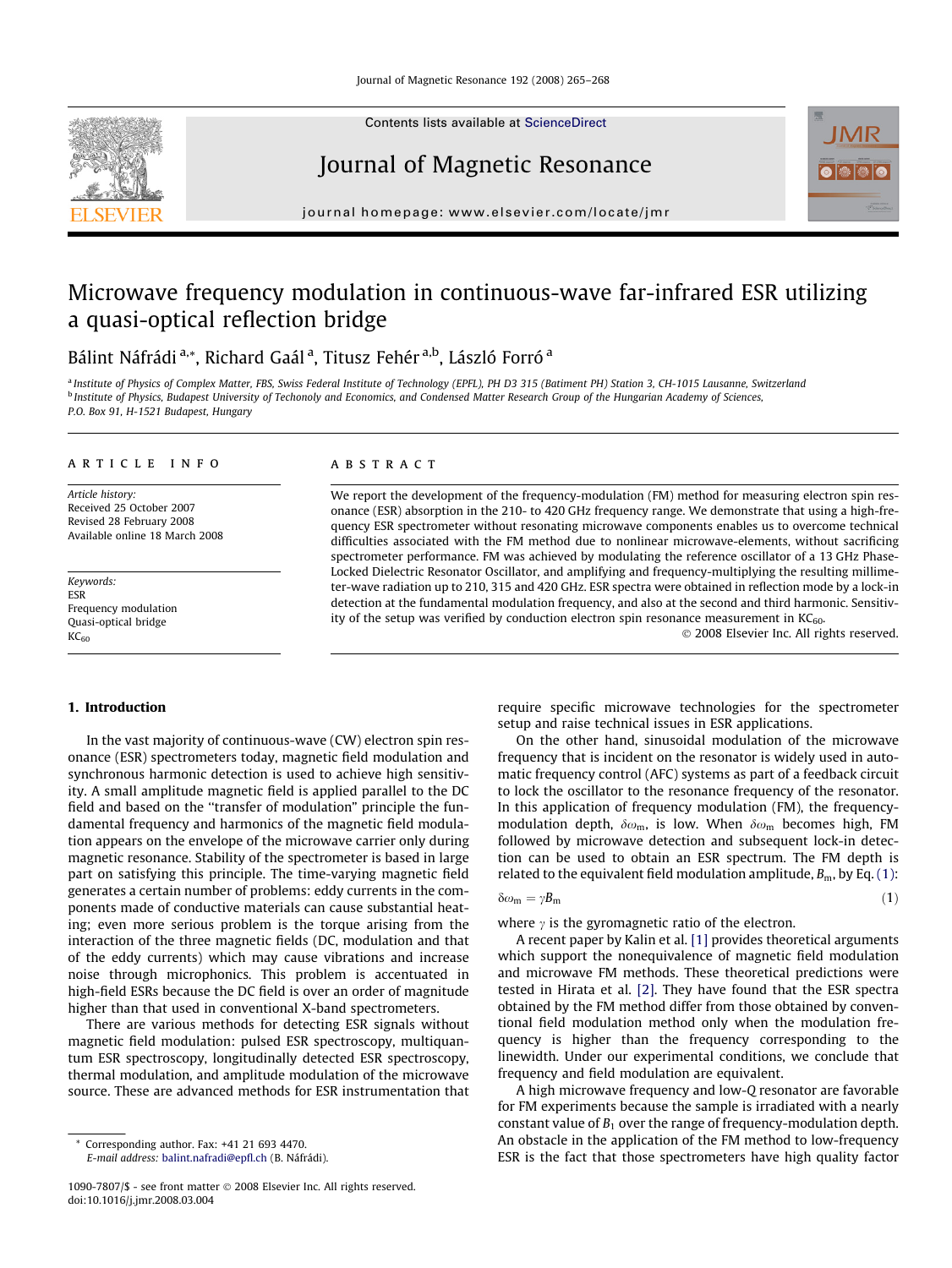resonators to increase sensitivity, while in the case of FM a low-Q resonator should be used, otherwise the frequency response of the resonator induces a significant signal not related to the ESR. Hirata et al. [\[3,4\]](#page-3-0) overcome this difficulty by using an electronically tunable L-band surface-coil type resonator with an unloaded Q-value of 260 and an automatic tuning control (ATC) and automatic matching control (AMC). Hyde et al. [\[5\]](#page-3-0) on the other hand used a W-band low-Q loop-gap-type resonator with loaded Q-value of 90.

Here, we report initial ESR results obtained by FM in the farinfrared frequency range. The intrinsically higher sensitivity of high-field ESR allows us to dispense with microwave resonators altogether, and still have sufficient signal-to-noise ratio: by this we overcome almost all of the technical difficulties that were reported previously in low-frequency FM measurements [\[3–5\].](#page-3-0)

#### 2. Experimental

Our spectrometer is depicted in Fig. 1. The frequency modulation is achieved by modulating the 100 MHz reference oscillator (Rohde & Schwarz SML01) of a phase-locked dielectric resonator oscillator (Herley-CTI DPRO). The resulting 13.1 GHz carrier-frequency frequency-modulated radiation is amplified and frequency-multiplied with a chain of frequency doublers (Virginia Diodes) up to 420 GHz. The frequency and phase-noise of the oscillator is determined by the noise of the R&S reference oscillator.

The light is guided to the sample through a quasi-optical bridge (Thomas Keating Instruments) and back to a liquid helium-cooled InSb hot-electron bolometer (QMC Instruments). The light inside the cryostat propagates in a  $HE_{11}$  corrugated tube (Thomas Keating Instruments). The system is optimized to 210 GHz operation, but it also operates at higher millimeter-wave frequencies, because the tubing is oversized. The overall loss in the corrugated tubing around 210 GHz is less than 1 dB, which increases up to  ${\sim}20\,\text{dB}$ while doubling the millimeter-wave frequency. This increased loss and decreasing oscillator power altogether causes worse signal-tonoise ratio at higher frequencies as shown in [Fig. 4.](#page-2-0)

The optical-path difference in our setup between the referencearm and the sample arm is  ${\sim}5$  m, what is much longer than the wavelength of our millimeter-wave radiation ( $\lambda \sim 1.5 \text{ mm}$  at 210 GHz), but the off-resonance millimeter-wave signal-level can be reduced at the detector to the electronic noise ground at least for half-an-hour during either conventional magnetic field or frequency-modulation, what shows that frequency and phase noise



Fig. 1. Block diagram of the 210- to 420 GHz continuous-wave ESR spectrometer utilizing either frequency or field modulation. Dashed line shows the GPIB communication. More detail is given in the text.

in our setup is not important. In a large part this is due to the fact that the bridge we use works with polarized light, and only ESR activity changes the polarization of the millimeter waves. A strategically placed grid polarizer assures that only microwaves with transverse polarization reach the mixer, and that off-resonance the reflected signal is truly zero. The bridge is a homodyne bridge, thus the path difference of 5 m induces maximum phase jitter of  $10^{-6}$ .

For data acquisition we use a standard field-sweep method in the present FM experiments. An Oxford Instruments superconducting magnet (maximum field 16 T, homogeneity  $10^{-5}$ /cm<sup>3</sup>) provides the quasi-static magnetic field  $B_0$ .

For the standard magnetic field-modulated measurement we use a small solenoid (max. 8 mT peak-to-peak modulation amplitude at 20 kHz modulation frequency). The field-modulation is driven by a home-made voltage-controlled current source (U/I converter). This converter is normally driven by an internal oscillator of Stanford Research systems SR830 lock-in amplifier, which is also used for harmonic detection. For the frequency modulation we use an internal oscillator of the R&S local reference oscillator. Data acquisition is done via GPIB bus with a PC. Acquisition of the magnetic field and the lock-in signal is synchronized using a simple function generator.

All experiments presented in this paper were carried out on  $KC_{60}$  powder, filled into a 2 mm inner diameter quartz tube. The sample was located at the bottom of a corrugated waveguide, which is inside a variable temperature insert (VTI), in the center of the magnet.

#### 3. Results and discussion

As a rule of thumb, the amplitude of the FM should be similar to the linewidth which in turn is a big proportion of the carrier frequency in low-field ESR. This technical limitation can be removed at higher frequencies. This is due to the fact that the ratio between the frequency-modulation depth corresponding to the linewidth and the microwave carrier frequency becomes smaller at higher frequencies, and therefore attaining FM amplitude similar to the linewidth becomes easier.

Another advantage of using higher frequencies is that the response of the millimeter-wave components is more linear and causes less baseline problems. In our experiment we have used the conduction electron spin resonance (CESR) signal of  $KC_{60}$ . From the experimental standpoint, the polycrystalline  $KC_{60}$  sample features a strong, nearly Lorentzian-shaped CESR signal, which can readily be observed at room temperature. For this reason, this material has already been used for the calibration of several ESR systems [\[6,7\]](#page-3-0). It has 0.75 mT (21.02 MHz) peak-to-peak linewidth at 209.6 GHz. This is about 0.01% of the carrier microwave frequency. Comparatively we are able to tune our microwave oscillator ±0.1% eitherside of the center frequency which is an order of magnitude wider.

As a demonstration of linearity of our quasi-optical setup we show several field-modulation measured spectra [\(Fig. 2\),](#page-2-0) all recorded with the same spectrometer settings but with slightly different microwave frequencies. The technical parameters were as follows: field-modulation frequency 20 kHz, 0.4 mT modulation amplitude, 2 mW microwave power, 30 ms time constant, 1000 points per scan, 30 s per scan, and one single run. The millimeter-wave frequency was changed from 209.42 to 209.78 GHz in 52 MHz steps. The measured shift is linear within our experimental precision, the integrated intensity is constant with ±10% systematic variation. This is most likely due to the positioning of the sample with respect to the reflecting bottom of our light guide. This change in intensity can contribute to the baseline in FM measurement but the frequency range is two orders of magnitude broader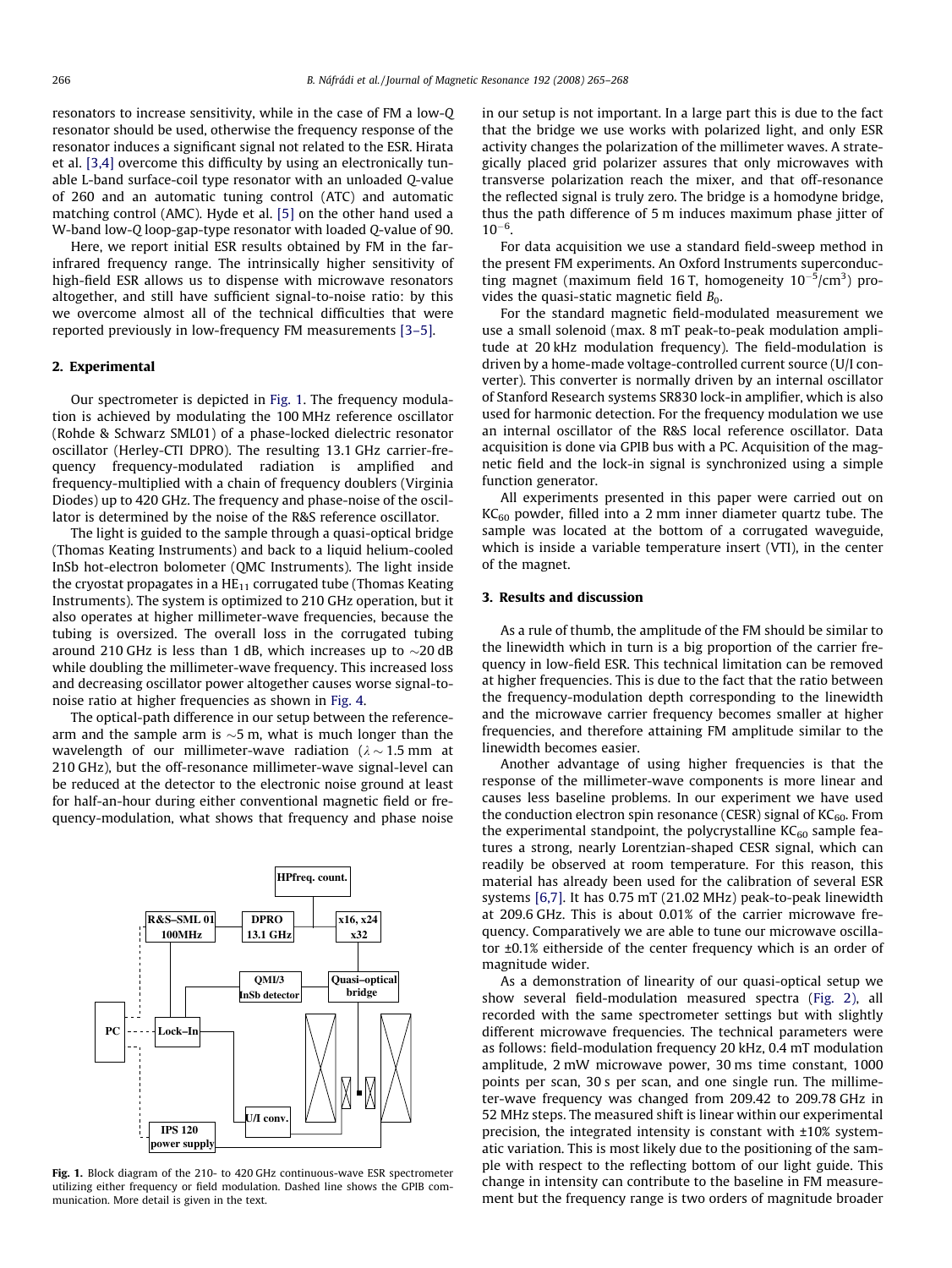<span id="page-2-0"></span>

Fig. 2. Microwave frequency dependence of the field modulated spectra in the 209.42 to 209.78 GHz frequency range. Between the consecutive curves the frequency difference is 52.4 MHz (1.87 mT shift in resonance filed). (a) The resonance field as a function of the microwave frequency  $(\omega)$ . (b) The integrated intensity as a function of the microwave frequency. Straight and dashed lines represent the mean value and the standard deviation around the mean, respectively.

than the frequency-modulation depth needed to over-modulate the  $KC_{60}$  line.

In Fig. 3 we show a set of typical spectra recorded with frequency-modulation amplitude up to eight times bigger than the intrinsic  $KC_{60}$  linewidth. During these measurements there was no significant baseline instability. Technical parameters were the following: frequency-modulation frequency 1 kHz, 2 mW microwave power, 30 ms time constant, 1000 points per scan, 30 s per scan, and one single run. The modulation amplitude was changed from 2.2 to 81.744 MHz in 10 MHz steps, equivalent to 0.075– 2.92 mT. A qualitative change in the lineshape is visible between ESR spectra measured with 32 and 52 MHz modulation depth. This is the fingerprint of strong overmodulation of the  $KC_{60}$  line. At lowmodulation depth the signal-to-noise ratio with FM method is approximately 10 times smaller than with field-modulation. It shows that FM method becomes more sensitive at high-modulation depths what is unreachable with standard field modulation method (>1 mT).

The measured modulation amplitude dependence of the peakto-peak linewidth and signal-to-noise ratio (Fig. 4) followed the expected behavior for all the three carrier frequencies (210, 315 and 420 GHz). The signal-to-noise ratio was calculated by dividing the amplitude of the signal by the standard deviation of the baseline far away from the ESR line.



Fig. 3. Frequency-modulation depth dependence of the spectrum at 209.6 GHz carrier-frequency. The FM depth was increased from 2.2 to 81.74 MHz in 10 MHz steps. The spectra are shifted vertically for clarity.



Fig. 4. Signal-to-noise ratio as a function of frequency-modulation depth at 210, 310, and 420 GHz carrier frequency. The inset shows peak-to-peak linewidth as a function of frequency-modulation depth at 210 GHz.



Fig. 5. Frequency-modulated spectra with different detected harmonics. The spectra are shifted vertically for clarity. The inset shows signal-to-noise ratio as a function of frequency-modulation depth for all the three detected harmonics. Lines are numerical simulations for higher harmonics detected signal.

In addition to the first harmonic detected spectra, we measured frequency-modulated ESR signal on the second and third harmonics of the fundamental modulation frequency. The frequency modulation depth during this measurement was 33.536 MHz (1.2 mT), all the other instrumental settings were identical to that of the data presented on Fig. 3. The resulting first, second and third derivative-like spectra are shown in Fig. 5. The expected suppression of the signal amplitude is clear, while no change in the noise was observed. The inset in Fig. 5 shows signal-to-noise ratio as a function of frequency-modulation depth in the case of all the detected harmonics.

#### 4. Conclusions

Our experimental findings suggest that the FM method at millimeter-wave frequencies is an alternative solution to achieve phase-sensitive detection when the side-effects of magnetic field modulation are detrimental to ESR detection. These results show as well that stability can be achieved in frequency-modulated ESR at high frequencies because without resonating elements only the spins can change FM into AM when passing through the absorption. The millimeter-wave frequency offers several advantages for frequency-modulation CW ESR spectroscopy. It is intrinsically broadband, permitting to forgo AMC and ATC circuits and allowing modulation frequencies at least as high as 100 MHz with p–p frequency-modulation depth more than  $\sim$ 200 MHz. Other benefits of the frequency-modulation scheme are uniform modulation over the volume measured, freedom from microphonic noise and mechanical vibration due to the absence of magnetic field modulation. The FM method can also solve the problem of heating in the modulation coils, and is therefore strongly applicable to